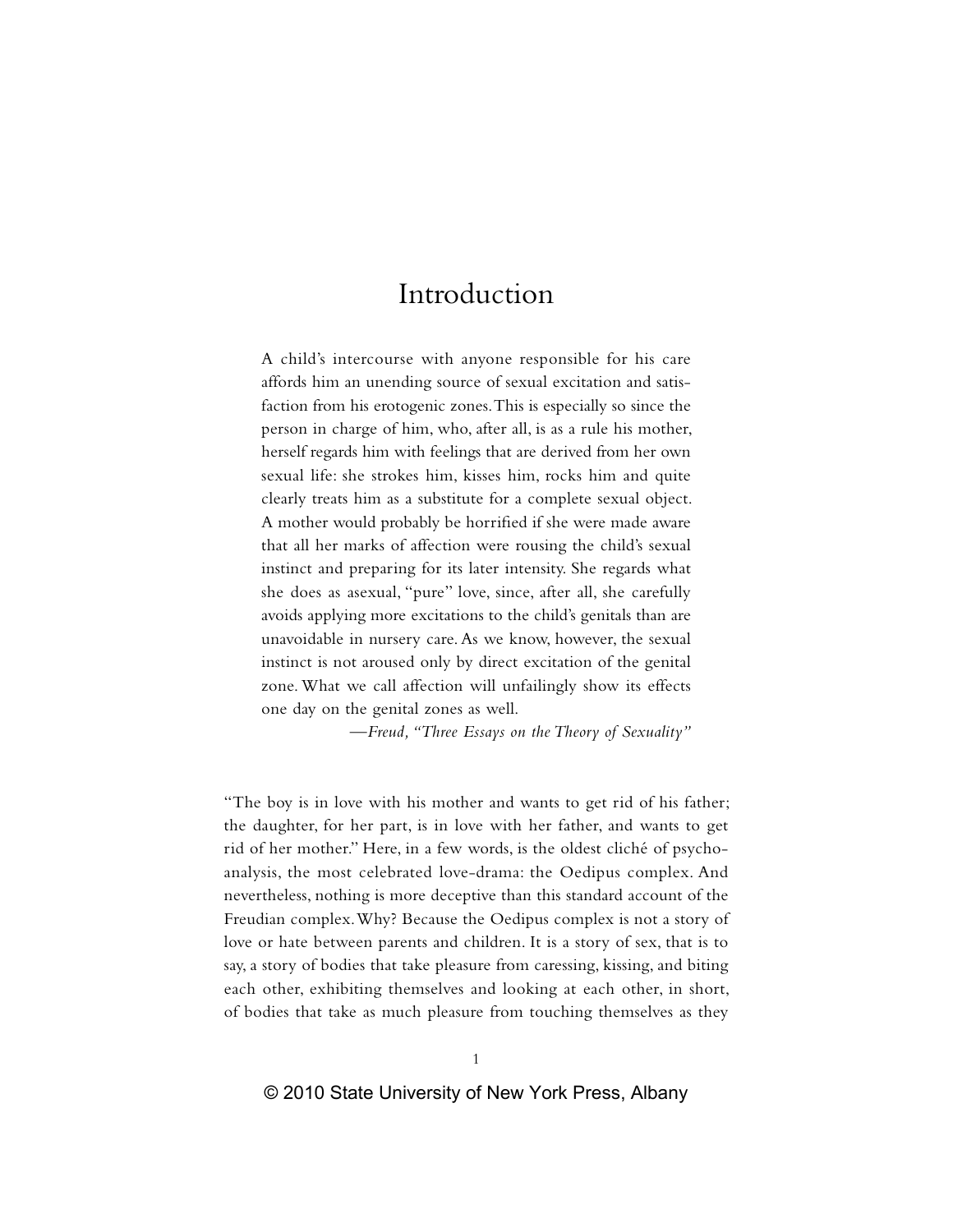#### 2 Oedipus

do from hurting themselves. No. Oedipus is not a matter of feeling and tenderness, but rather concerns bodies of desire, fantasies and pleasure. No doubt, parents and children love each other tenderly and can hate each other, but at the heart of the love and the hate of the family, sexual desire simmers.

Oedipus entails an immense excess: it is a sexual desire proper to an adult, experienced in the immature body and mind of a four-year-old child, whose parents are the object of that desire. The Oedipal child is a joyous child who, in all innocence, sexualizes his parents, includes them in his fantasies as objects of desire, and mimics their sexual gestures without shame or moral sense. It is the first time in his life that the child experiences an erotic movement of his entire body toward the body of an other. It is no longer a question of a mouth that seeks a breast but of an entire being that wants to embrace the entire body of his mother. Now, if it is true that the Oedipal child is happy to desire, and with the pleasure derived from it, it is even more true that desire and pleasure frighten him because he fears them as a danger. What danger? The danger of seeing his body overcome by the ardor of his passion; the danger of seeing his head explode due to the failure to master his desire mentally; and finally, the danger of being punished by the Law of the prohibition of incest, for having taken his parents as sexual partners. Excited by his desire, happy with his fantasies but also anguished, the child is lost and completely bewildered. The Oedipal crisis is an unbearable conflict between erotic pleasure and fear, between the exaltation of desire and the fear of disappearing in the flames of desire.

Thus, the child reacts without compromise. Torn between joy and anxiety, there is no other way out than by forgetting and erasing everything. Yes, the Oedipal child, whether boy or girl, vigorously represses fantasies and anxiety, ceases to take his or her parents as sexual partners, and becomes, from then on, free to conquer new and legitimate objects of desire. It is in this way that the child progressively discovers shame, develops the feeling of guilt, and moral sense, and determines his or her sexual identity as male or female. Let us note that after a period of relative calm with respect to the drives—and I do mean relative—puberty brings about a second Oedipal shock. Just as he had already done at four

### © 2010 State University of New York Press, Albany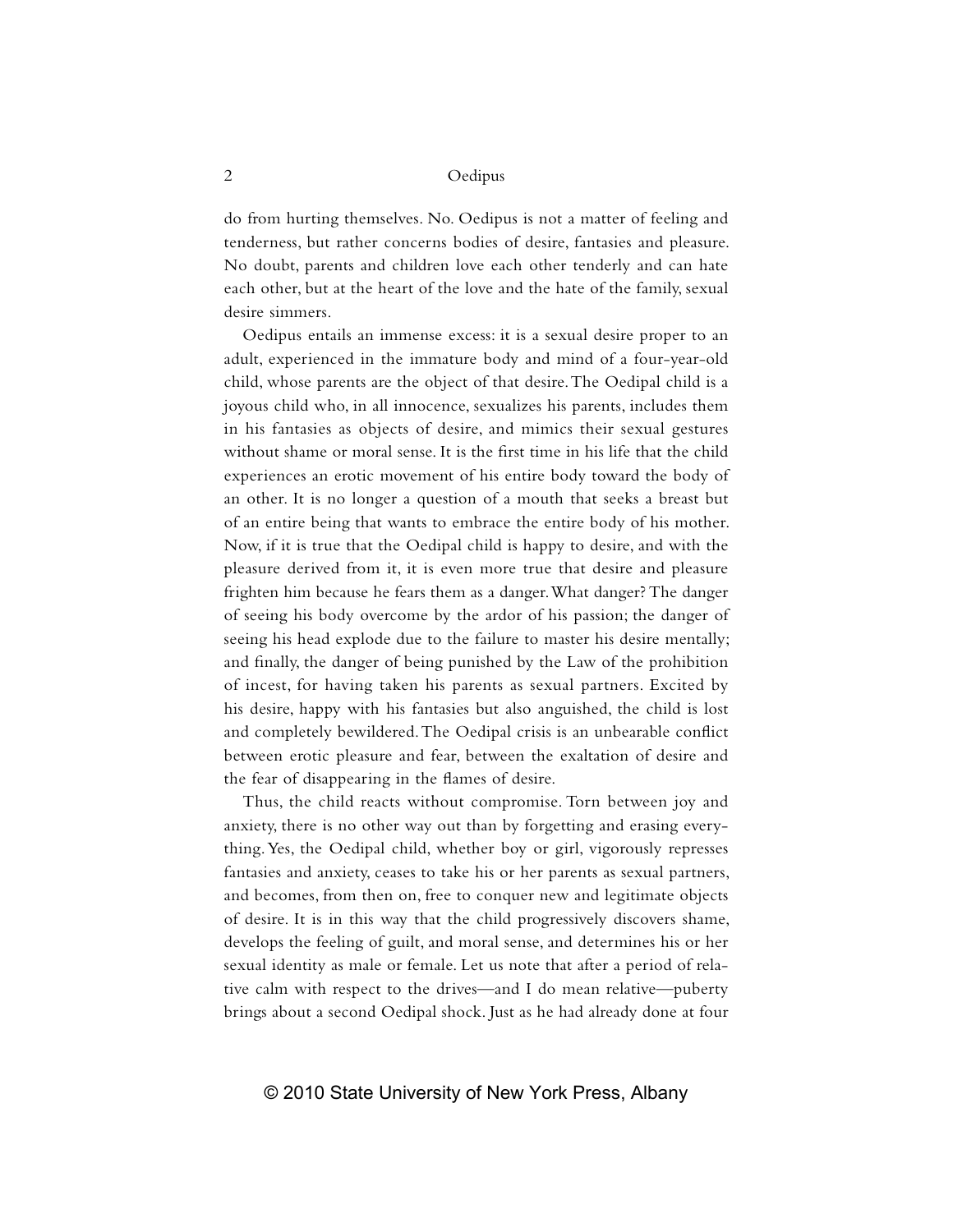#### Introduction 3

years of age, the young adolescent will have to adapt the ardor of his or her impulses to his or her new body, which is in full pubescent metamorphosis, and to new social demands. But such an adjustment is never easy for a youngster and this is why we find so many difficulties with an adolescent in crisis. The young person no longer knows how to alleviate his or her drives as he or she had done at the end of the Oedipus stage; on the contrary, he or she stokes his or her desire by rebelling, and sometimes, on the contrary, he or she suppresses his desire so brutally that he or she becomes inhibited and quite withdrawn. Nevertheless, the Oedipal volcano does not extinguish itself in adolescence. Much later, in adulthood, on the occasion of an emotional conflict, new eruptive episodes can break out in the form of neurotic disorders such as phobia, hysteria, and obsession. Finally, let us not forget that another reactivation of Oedipus can come up, this time experimentally, in the psychoanalytic scene at the heart of the transference neurosis. I will state this in the following formulation: the transference between the patient and the analyst is the repetition, in act, of the Oedipus complex.

What then is Oedipus? Oedipus is the experience undergone by a child around four years of age who, overcome by an uncontrollable sexual desire, must learn to control his or her drives and adjust them to the limits of his or her immature body, emerging consciousness, fear, and finally to the limits of a tacit Law that orders him or her to stop treating his or her parents as sexual objects. This is what is essential in the Oedipal crisis: to learn to channel an excessive desire. With respect to Oedipus, it is the first time in our lives that we say to our insolent desire: "Calm down! Behave yourself! Learn to live in society!" Thus, we conclude that Oedipus is the painful rite of passage of a wild desire into a socialized desire and the acceptance—which is just as painful—that our desires can never be completely satisfied.

Oedipus, however, is not only a sexual crisis related to maturation; it is also the fantasm that this crisis forms in the infantile unconscious. In fact, the lived experience of the Oedipal seism is registered in the unconscious of the child and perdures until the end of his or her life as a fantasm that will define the sexual identity of the subject, will determine numerous features of its personality, and will establish its aptitude to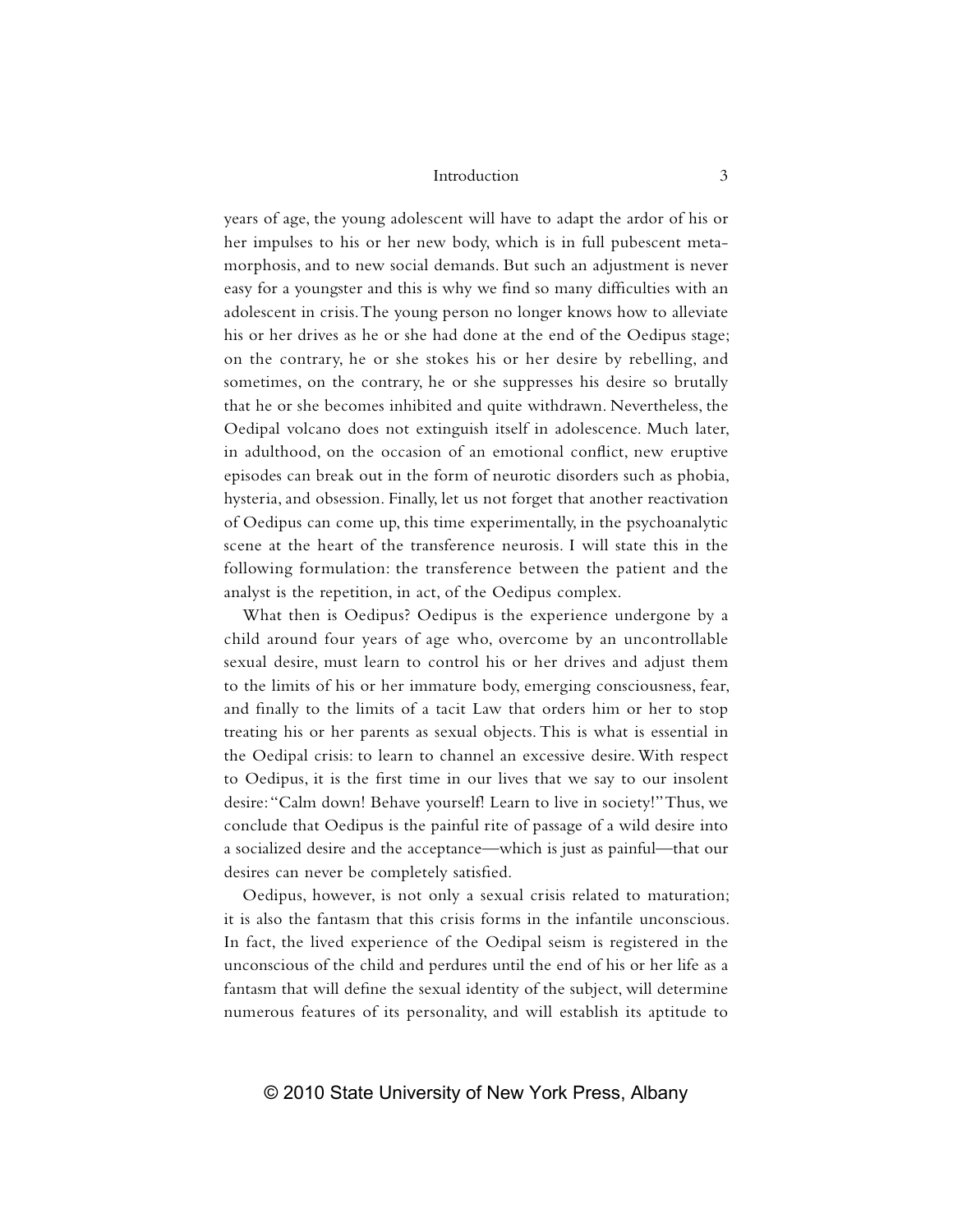#### 4 Oedipus

resolve affective conflicts. In the case where the child would have experienced, during the Oedipal crisis, a pleasure that was too precocious, intense, and unexpected, that is to say, in the case where the experience of an excessive pleasure was traumatic, the resulting fantasm would be the certain cause of a future neurosis.

However, Oedipus is more than a sexual crisis and the fantasm that it forms in the unconscious; it is also a concept, the most crucial of psychoanalytic concepts. I would say that it is psychoanalysis itself, since the entirety of the sensations that a child undergoes during this sexual experience we call the Oedipus complex, is, for us psychoanalysts, the model that allows us to understand the adult that we are. Like the Oedipal child, we experience the rising of our desire toward the other, we form fantasies, we take pleasure with our own bodies or with the body of the other person, we fear being overcome by our drives, and we learn, finally, to restrain our desire and our pleasure in order to live in society. What is psychoanalysis if not a practice sustained by a theory that conceives of human beings today on the basis of the Oedipal trial that all children undergo when they must learn to restrain their desire and temper their pleasure?

Finally, Oedipus is also a myth, since this real and concrete crisis that survives in a four-year-old child, this crisis is a devastating allegory of combat between impetuous forces of individual desire and the forces of the civilization that opposes them. The best way out of this conflict is a compromise that entails *modesty* and *intimacy*.

# **What is the status of Oedipus? A Reality, a Fantasm, a Concept, or a Myth?**

What then is the true status of Oedipus? Is it a sexual crisis related to maturation that can be observed in the behavior of children? Is it a fantasm inscribed in the unconscious? Or is it rather the most important theoretical construction, the keystone of the analytic edifice? Or is it simply a myth, the modern myth that reveals that the universal prohibition of incest is a response to the mad incestuous human desire. Is Oedipus, then, a reality, a fantasm, a concept, or quite simply a myth?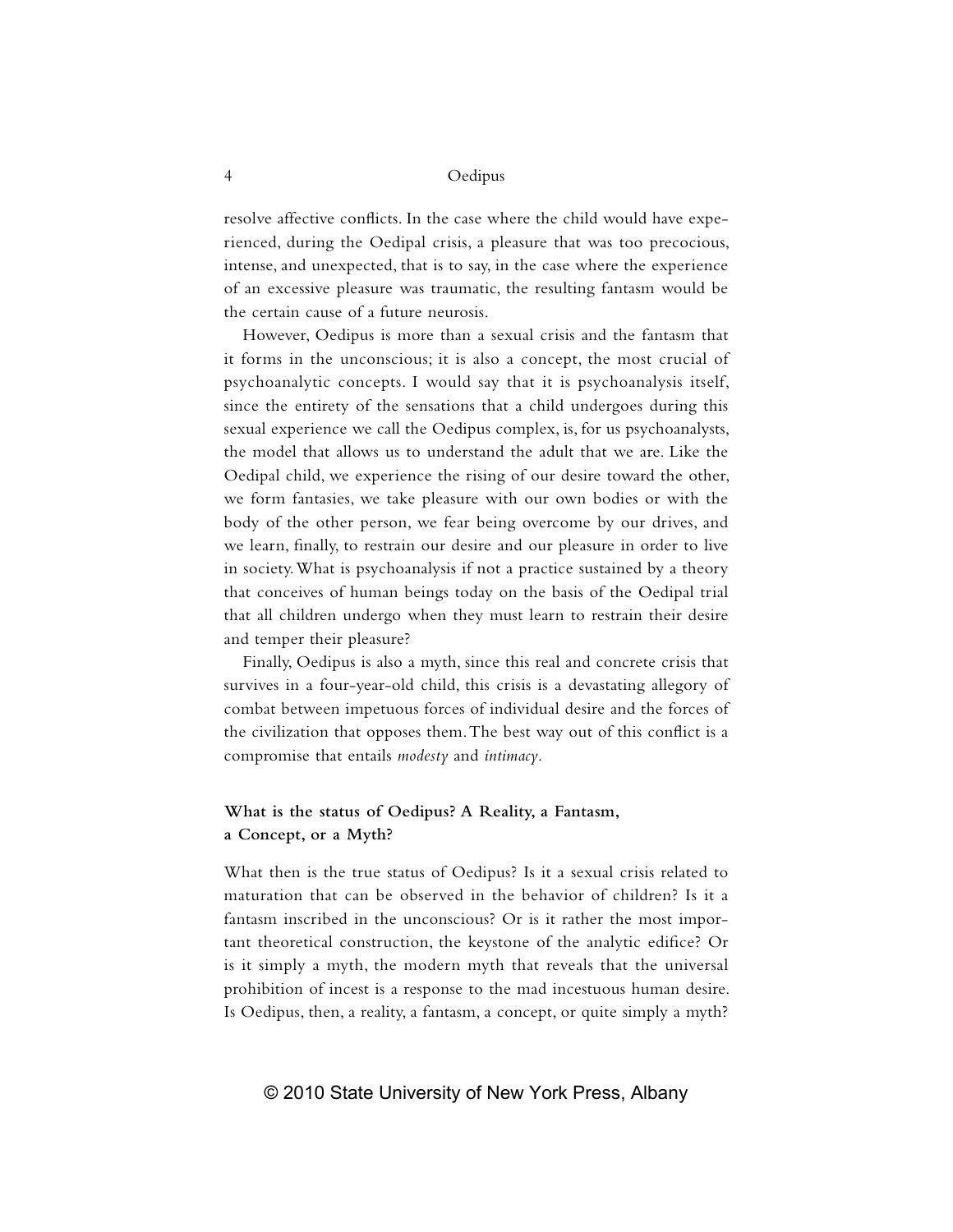#### Introduction 5

I would respond that Oedipus is all of them: reality, fantasm, concept, and myth. Nevertheless, for psychoanalysts, Oedipus remains above all a fantasm, I should say, a double fantasm. It is the infantile fantasm active in the unconscious of the adult patient that is reconstructed by the practitioner in analysis. I can only understand the suffering of my adult patients in terms of the desires, fictions and anxieties they experienced at the Oedipal stage. And I tell myself that these infantile desires, fictions, and anxieties are still present today, disguised in the numerous agonies of the patients' neuroses. When, for example, I listen to "Sarah," a twentysix-year-old who is severely anorexic, in my mind I see the little girl that she was and I imagine how she was torn between the desire to be a boy with a "flat" body like that of her brother, the favorite child of the father, and the desire of being the women loved by the father. Now, it is by addressing myself to this little four-year-old girl within Sarah that I can have a chance of influencing the course of her anorexia. When, during a session, I suggest an interpretation, it is Sarah the patient who hears it, but it is the little Sarah who receives it. Which little Sarah? She is the little Oedipal girl that I imagine in my listening and that I suppose to be active in the unconscious of the adult Sarah. But what proves that this fantasm, forged in the listening with the aid of the clinical material and Oedipal theory, is indeed the one that acts in the unconscious of my patient? What guarantees that the fantasm, in which the little Sarah is torn between the desire to be a boy and that of being a woman, is not an erroneous construction? In other words, what is the validity of this fantasm and of the Oedipal concept that subtends it? I would suggest that this concept and this fantasm are valid for two essential reasons. First, because each time I listen to a patient with the theoretical *a priori*  of Oedipus and the fantasm that it entails, my intervention turn out to be pertinent, that is to say that they are validated thereafter by the very patient. Second, and, finally, because I have the confirmation through my experience that the listening, enriched by the concept of Oedipus, is an extremely supple, malleable listening that is capable of harmonizing the present occurrence of the suffering of the patient, the fantasm of the child that he or she was, and the rigor of a psychoanalytical theory that I constantly fashion and appropriate in my work.

## © 2010 State University of New York Press, Albany